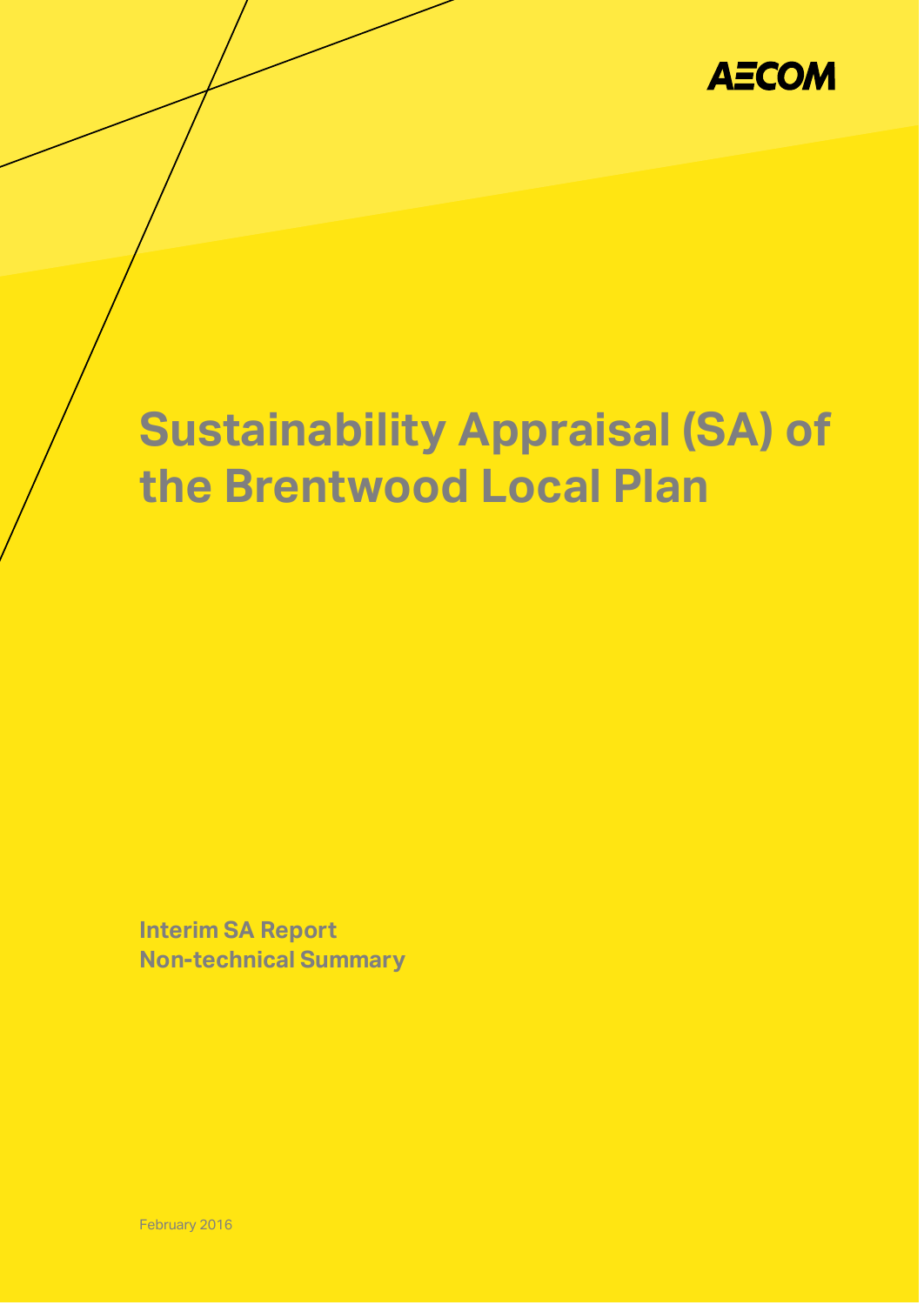| <b>REVISION SCHEDULE</b> |                  |                                                                                                                    |                                                        |                    |                                          |
|--------------------------|------------------|--------------------------------------------------------------------------------------------------------------------|--------------------------------------------------------|--------------------|------------------------------------------|
| Rev                      | <b>Date</b>      | <b>Details</b>                                                                                                     | Prepared by                                            | <b>Reviewed by</b> | Approved by                              |
|                          | February<br>2016 | Non-technical Summary of the<br>Interim SA Report published<br>alongside the 'Draft Plan'<br>consultation document | Mark Fessey<br>Principal Consultant Technical Director | Steve Smith        | Steve Smith<br><b>Technical Director</b> |

# **Limitations**

AECOM Infrastructure & Environment UK Limited ("AECOM") has prepared this Report for the use of Brentwood Borough Council ("the Client") in accordance with the Agreement under which our services were performed. No other warranty, expressed or implied, is made as to the professional advice included in this Report or any other services provided by AECOM.

The conclusions and recommendations contained in this Report are based upon information provided by others and upon the assumption that all relevant information has been provided by those parties from whom it has been requested and that such information is accurate. Information obtained by AECOM has not been independently verified by AECOM, unless otherwise stated in the Report.

The methodology adopted and the sources of information used by AECOM in providing its services are outlined in this Report. The work described in this Report was undertaken in 2015/16 and is based on the conditions encountered and the information available during the said period of time. The scope of this Report and the services are accordingly factually limited by these circumstances.

AECOM disclaim any undertaking or obligation to advise any person of any change in any matter affecting the Report, which may come or be brought to AECOM's attention after the date of the Report.

Certain statements made in the Report that are not historical facts may constitute estimates, projections or other forwardlooking statements and even though they are based on reasonable assumptions as of the date of the Report, such forward-looking statements by their nature involve risks and uncertainties that could cause actual results to differ materially from the results predicted. AECOM specifically does not guarantee or warrant any estimate or projections contained in this Report.

#### **Copyright**

© This Report is the copyright of AECOM Infrastructure & Environment UK Limited.

AECOM Infrastructure and Environment UK Limited

6-8 Greencoat Place London, SW1P 1PL Telephone: +44(0)20 7798 5000 Fax: +44(0)20 7798 5001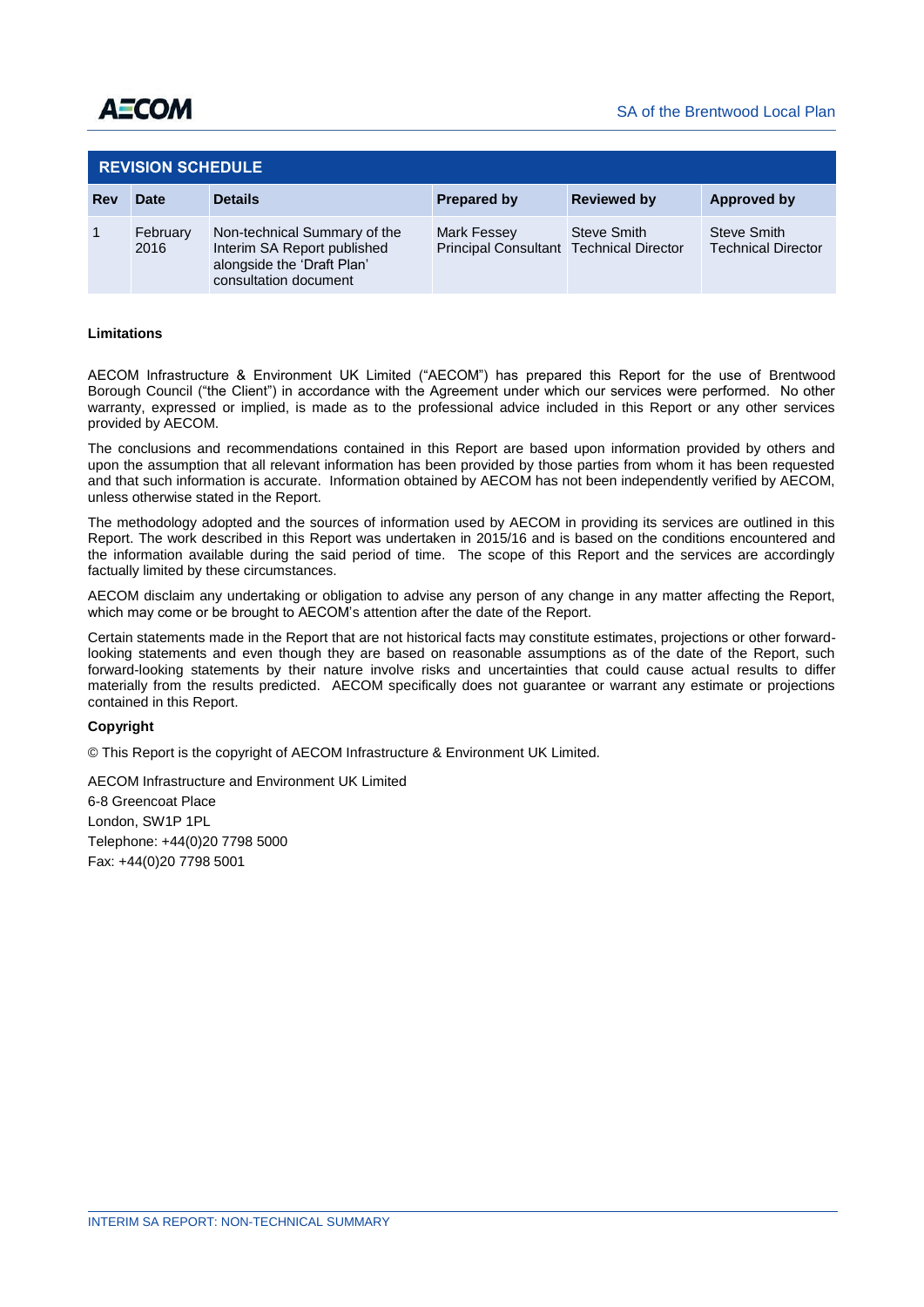

# **INTRODUCTION**

AECOM is commissioned to undertake Sustainability Appraisal (SA) in support of the emerging Brentwood Local Plan. Once adopted, the plan will establish a spatial strategy for growth and change over the next 15 years, allocate sites and establish the policies against which planning applications will be determined.

SA is a mechanism for considering and communicating the likely effects of an emerging plan, and alternatives, with a view to avoiding and mitigating adverse effects and maximising the positives. SA for Local Plans is a legal requirement, in-line with the EU Strategic Environmental Assessment (SEA) Directive.

At the current time, an 'Draft Plan' is published for consultation, and an 'Interim SA Report' is published alongside. The Interim SA Report aims to inform consultation responses, and subsequent plan-making work (i.e. preparation of the 'Proposed Submission Plan' - see the discussion of 'next steps' below).

This is a Non-technical Summary (NTS) of the Interim SA Report.

#### Structure of the Interim SA Report / this NTS

SA reporting essentially involves answering the following questions in turn:

- 1. What has plan-making / SA involved up to this point?
	- i.e. in the run-up to preparing the Draft Plan consultation document.
- 2. What are the appraisal findings at this current stage?
	- i.e. in relation to the Draft Plan.
- 3. What are the next steps?

Each of these questions is answered in turn below. Firstly though there is a need to set the scene further by answering the question 'What's the scope of the SA?'

#### What's the scope of the SA?

The scope of the SA is essentially reflected in a list of sustainability objectives, grouped under 12 topic headings. Taken together, these topics and objectives indicate the parameters of SA, and provide a methodological 'framework' for appraisal.

*Sustainability topics and objectives (i.e. the SA framework)*

| <b>Topic</b>                    | <b>Objectives</b>                                                                                                                                                                                                                                                                                                                                                                                                                                                                                              |
|---------------------------------|----------------------------------------------------------------------------------------------------------------------------------------------------------------------------------------------------------------------------------------------------------------------------------------------------------------------------------------------------------------------------------------------------------------------------------------------------------------------------------------------------------------|
| Air quality                     | • Air pollution (and associated risks to health) must be an on-going consideration<br>particularly that which results from traffic congestion in Brentwood Town Centre.<br>• The health of those in the Borough must be protected from the adverse effects of<br>development through avoidance or mitigation measures.                                                                                                                                                                                         |
| <b>Biodiversity</b>             | • The borough's natural assets need to be protected from the impacts of development.<br>• The borough's network of green infrastructure should be protected, enhanced and<br>strategically expanded to deliver benefits for people and wildlife.<br>• Areas that are home to declining species or habitats should be a particular target for<br>protection and ecological restoration.                                                                                                                         |
| Climate<br>change<br>mitigation | • With regionally high levels of domestic carbon emissions, it will be necessary to improve<br>the energy efficiency of all buildings in the Borough.<br>• A shift towards low carbon forms of transport will be required.<br>• An opportunity exists to obtain a greater proportion of energy from renewable sources.<br>• There is the need for businesses in the Borough to contribute to the creation of a low-<br>carbon economy, including reduced levels of energy use in buildings and from transport. |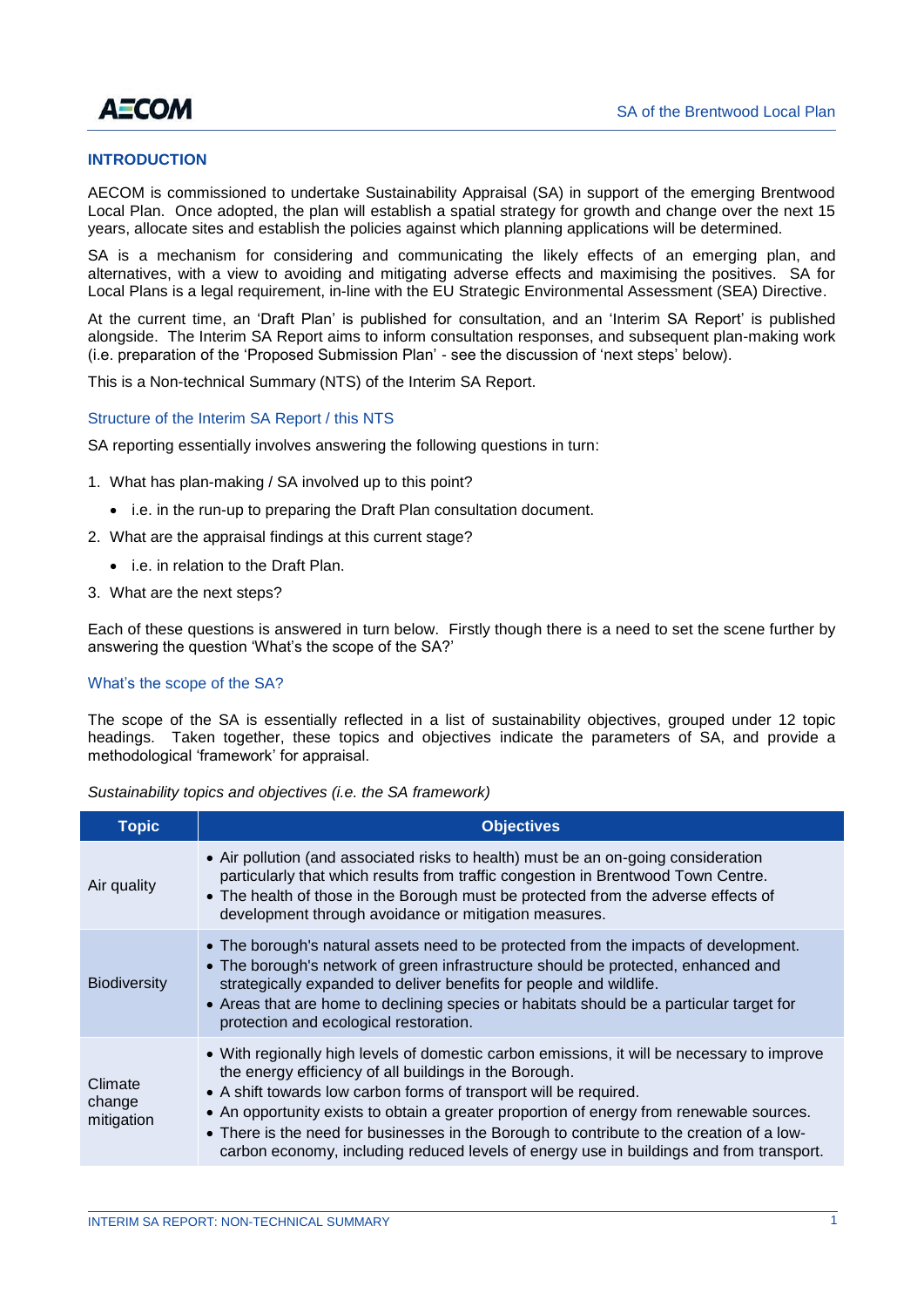

| <b>Topic</b>                                   | <b>Objectives</b>                                                                                                                                                                                                                                                                                                                                                                                                                                                                                                                                                                                                                                                                                                                                                                                                                                                                                                                                                                                                                                                   |  |  |  |  |
|------------------------------------------------|---------------------------------------------------------------------------------------------------------------------------------------------------------------------------------------------------------------------------------------------------------------------------------------------------------------------------------------------------------------------------------------------------------------------------------------------------------------------------------------------------------------------------------------------------------------------------------------------------------------------------------------------------------------------------------------------------------------------------------------------------------------------------------------------------------------------------------------------------------------------------------------------------------------------------------------------------------------------------------------------------------------------------------------------------------------------|--|--|--|--|
| Community<br>and well-being                    | • As the number of people aged over 85 in the Borough grows there will be a need for<br>provision of services and suitable accommodation for older people.<br>• There is a need to reduce health inequalities.<br>• Ensure that Gypsy and Traveller communities have suitable access to services and<br>healthcare and that sufficient sites are available to meet demand.<br>• Efforts are needed to tackle the Borough's high levels of inequality, with a particular focus<br>on those areas suffering from the highest levels of deprivation.<br>• There is a need to improve educational performance in certain areas of the Borough.<br>• As the number of young people grows there will be a need to ensure that there is<br>sufficient provision of education facilities across the Borough.<br>• There is a need for better access to services and facilities in rural areas of the Borough.<br>• Improved open spaces and recreation facilities are a requirement in certain areas, with a<br>particular focus on youth facilities needed in many places. |  |  |  |  |
| Cultural<br>heritage                           | • The borough's heritage assets must be given protection relative to their importance.<br>• Areas of identified historic character should be protected as should the historic buildings<br>that contribute most to local character.<br>• Development must be of an appropriate scale and design, respecting existing character.                                                                                                                                                                                                                                                                                                                                                                                                                                                                                                                                                                                                                                                                                                                                     |  |  |  |  |
| Economy and<br>employment                      | • There is a need to protect and support the Borough's smaller centres and parades.<br>• The competitiveness of key employment areas such as Brentwood Town Centre<br>(including the area around Brentwood station) must be supported.<br>• Support investment that leads to high value, knowledge-based employment activities.<br>• There is a need to consider future opportunities and consequences associated with the<br>Shenfield and Brentwood Crossrail link.<br>• There is a need to support a thriving town centre focused in and around Brentwood High<br>Street through a good balance of shopping (comparison and convenience retail) and<br>other uses - services, employment and residential.                                                                                                                                                                                                                                                                                                                                                        |  |  |  |  |
| Flooding                                       | • Reduce the risk of flooding, including the increased risk that climate change may pose.<br>• There is a need to protect and enhance existing natural flood risk management<br>infrastructure and ensure all development incorporates sustainable drainage systems to<br>minimise flood risk.                                                                                                                                                                                                                                                                                                                                                                                                                                                                                                                                                                                                                                                                                                                                                                      |  |  |  |  |
| Housing                                        | • Housing affordability is a significant issue for many in the Borough and demand for<br>affordable housing is likely to continue to rise; hence there is a need to increase delivery.<br>• New housing must be of an appropriate size, tenure and design so as to meet the needs<br>of existing and future residents (including the elderly and disabled) and ensure that<br>people are able to remain in the Borough as their circumstances change.                                                                                                                                                                                                                                                                                                                                                                                                                                                                                                                                                                                                               |  |  |  |  |
| Landscape                                      | • The borough includes highly valued rural landscapes that require protection and careful<br>management with a view to supporting distinctiveness.<br>• Urban fringe landscapes should also be a focus of careful planning.                                                                                                                                                                                                                                                                                                                                                                                                                                                                                                                                                                                                                                                                                                                                                                                                                                         |  |  |  |  |
| Soil and<br>contamination                      | • There is a need to make best use of brownfield land and protect the Borough's resource<br>of highly productive agricultural land.                                                                                                                                                                                                                                                                                                                                                                                                                                                                                                                                                                                                                                                                                                                                                                                                                                                                                                                                 |  |  |  |  |
| Waste                                          | • A primary concern is to promote the integration of facilities to enable efficient recycling as<br>part of new developments.<br>• Encourage adoption of sustainable construction practices, including handling waste<br>arisings, recycling, and disposal as part of a life cycle approach to resource use.                                                                                                                                                                                                                                                                                                                                                                                                                                                                                                                                                                                                                                                                                                                                                        |  |  |  |  |
| <b>Water quality</b><br>and water<br>resources | • Water quality is a concern, with a need to improve the ecological status of waterways.<br>• Given the Borough's position in an area of serious water stress, water efficiency<br>measures should be sought.                                                                                                                                                                                                                                                                                                                                                                                                                                                                                                                                                                                                                                                                                                                                                                                                                                                       |  |  |  |  |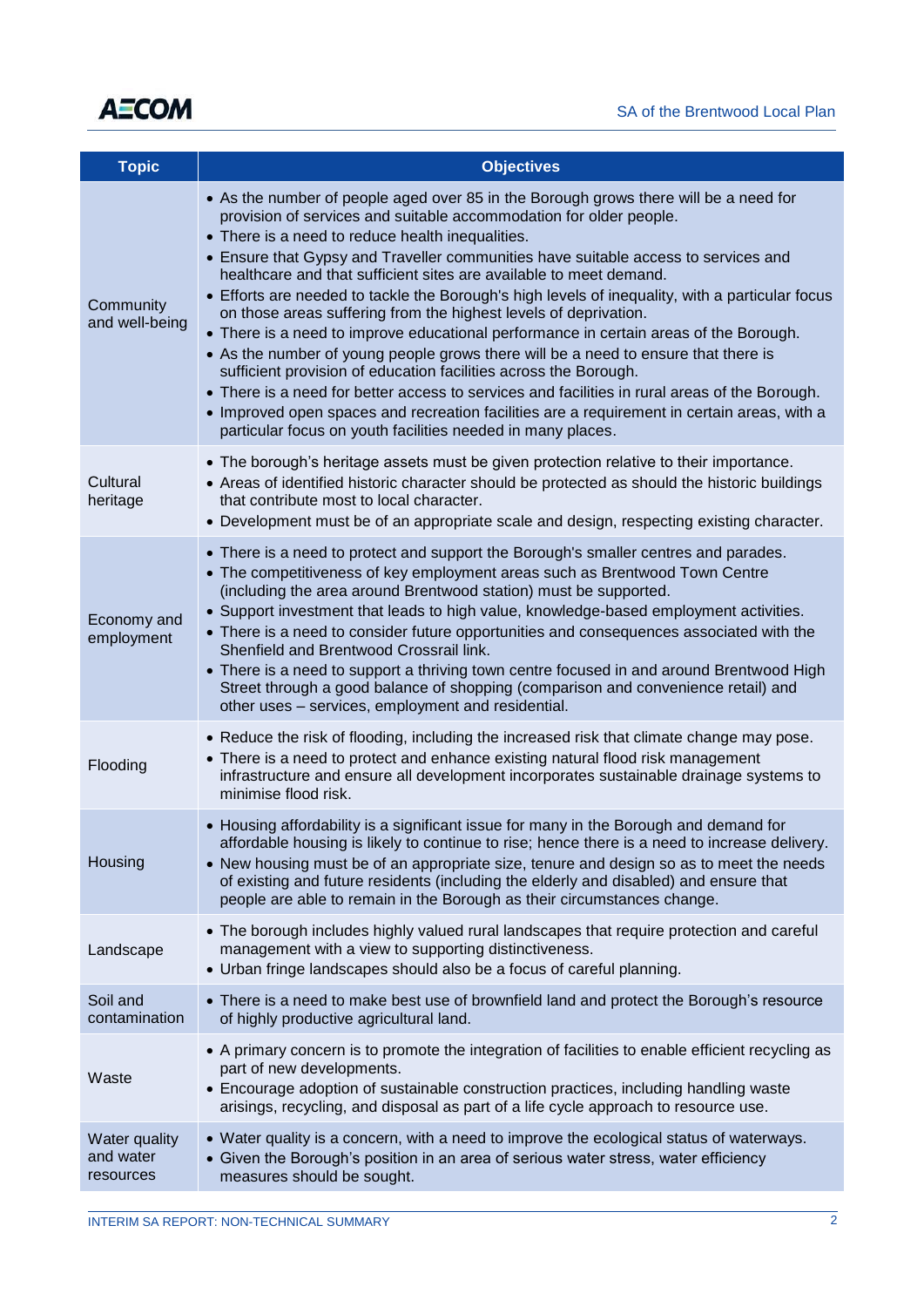# **WHAT HAS PLAN-MAKING / SA INVOLVED UP TO THIS POINT?**

An important element of the required SA process involves appraising 'reasonable alternatives' in time to inform development of the draft plan, and then presenting information on reasonable alternatives within the report published alongside the draft plan.

As such, Part 1 of the Interim SA Report explains how work was undertaken to develop and appraise alternative approaches to housing growth ('alternative spatial strategies'). Specifically, Part 1 of the report -

- 1) Explains the process of establishing reasonable alternatives;
- 2) Presents the appraisal of the reasonable alternatives; and
- 3) Gives the Council's response to the alternatives appraisal findings.

There is no need to dwell on (1) within this NTS, but it is helpful to present summary appraisal findings (2) and the Council's response (3). This information is presented below.

# Summary alternatives appraisal findings

The alternatives are introduced below, in graphical form, and then the subsequent table presents summary appraisal findings.

In seeking to understand the alternatives, the key point to note is that there are several constants (see the bottom four/five segments of each bar) and two main variables:

- Variable 1 is the approach to strategic allocations. Options 1, 2, 3 & 4 each involve a different strategic allocation, whilst Options 5 & 6 involve two strategic allocations.
- Variable 2 is the reliance that is placed on delivery of windfall sites. Option 3 involves a large reliance on windfalls because of the low growth directed to a strategic allocation, whilst Options 5 & 6 necessitate a small reliance on windfalls because of the high growth directed to strategic allocations.

In seeking to understand the appraisal table, note that:

Within each row of the table - i.e. for each sustainable topic - the alternatives are ranked in order of preference (1 being best) and efforts are also made to categorise performance in terms of 'significant effects' (using **red** and **green** shading). Also, ' **=** ' is used to denote instances where the alternatives perform on a par (i.e. it not possible to differentiate between them).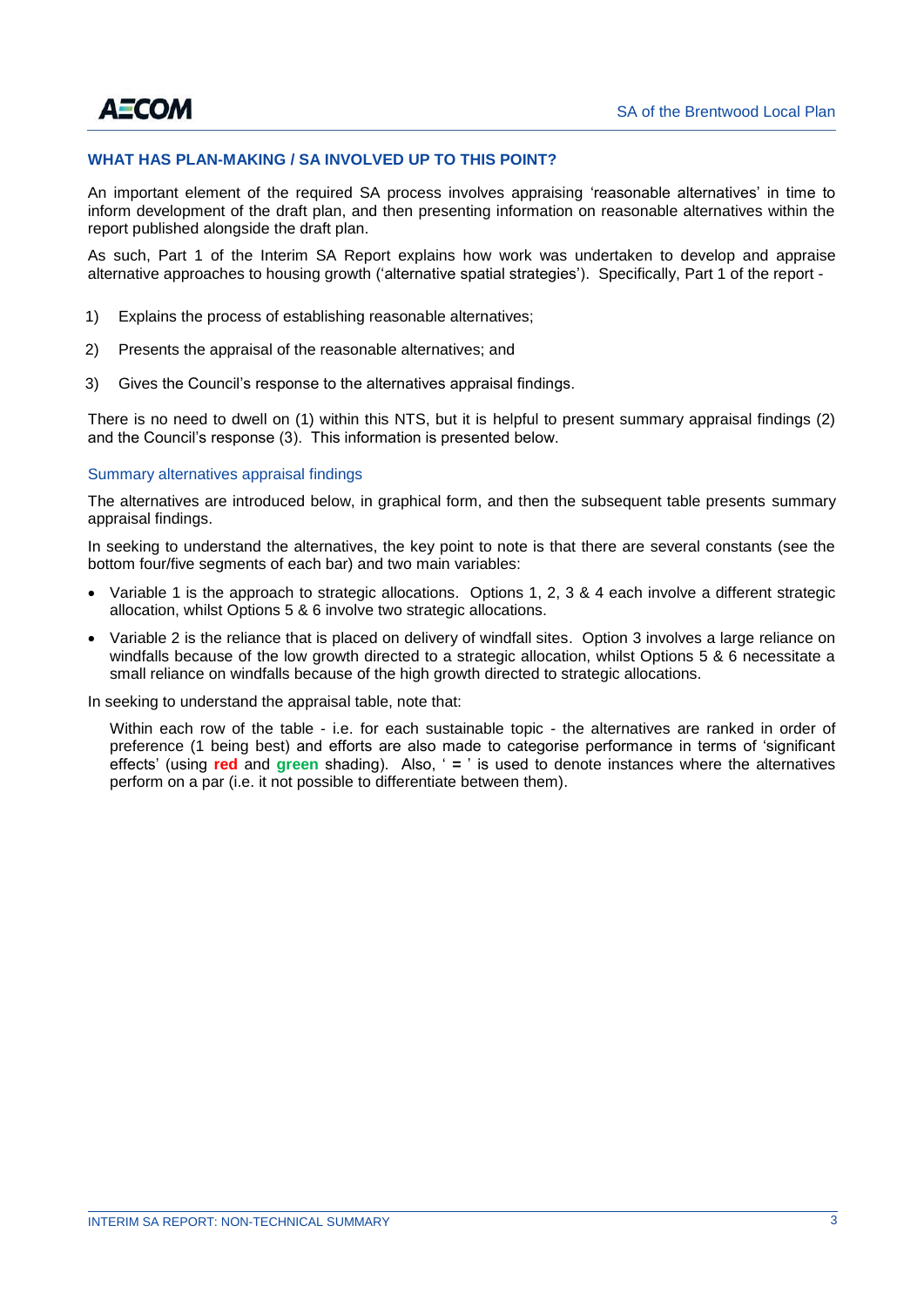

# *The reasonable alternatives*

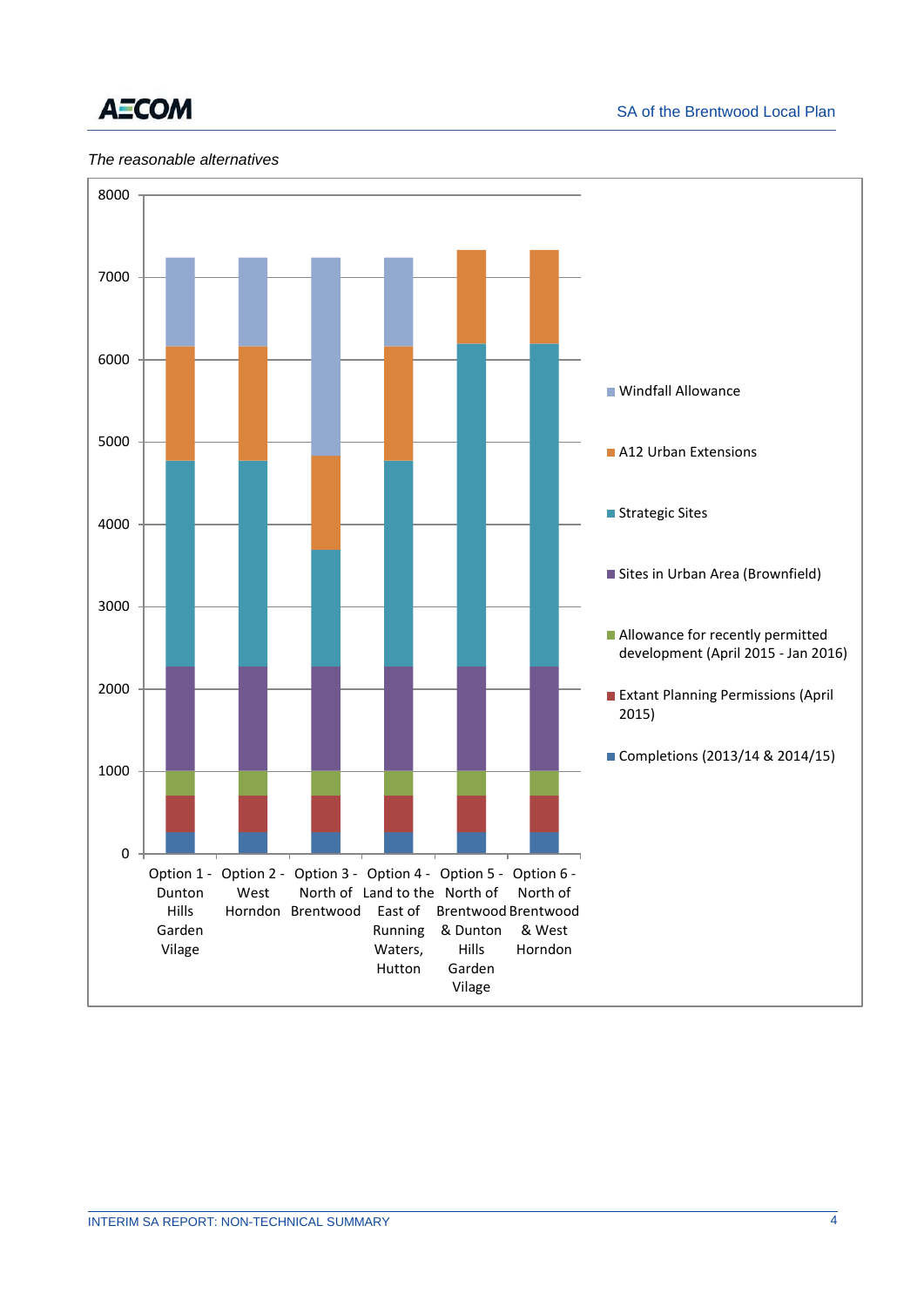| Summary spatial strategy alternatives appraisal findings |  |
|----------------------------------------------------------|--|
|                                                          |  |

| <b>Topic</b>                     | <b>Option 1</b><br><b>Dunton</b><br><b>Hills</b><br><b>Garden</b><br><b>Village</b> | <b>Option 2</b><br><b>West</b><br><b>Horndon</b> | <b>Option 3</b><br>North of<br><b>Brentwood</b> | <b>Option 4</b><br><b>Land to the</b><br><b>East of</b><br><b>Running</b><br>Waters,<br><b>Hutton</b> | <b>Option 5</b><br><b>North of</b><br><b>Brentwood</b><br>& Dunton<br><b>Garden</b><br><b>Village</b> | <b>Option 6</b><br><b>North of</b><br><b>Brentwood</b><br>& West<br><b>Horndon</b> |
|----------------------------------|-------------------------------------------------------------------------------------|--------------------------------------------------|-------------------------------------------------|-------------------------------------------------------------------------------------------------------|-------------------------------------------------------------------------------------------------------|------------------------------------------------------------------------------------|
| Air quality                      | $\mathbf{2}$                                                                        | T                                                | 5                                               | $6\phantom{1}6$                                                                                       | 4                                                                                                     | $\mathbf{3}$                                                                       |
| Biodiversity                     | 5                                                                                   | $5\phantom{1}$                                   | 17                                              |                                                                                                       | 3                                                                                                     | $\overline{\mathbf{3}}$                                                            |
| Climate change<br>mitigation     | $\overline{\mathbf{4}}$                                                             | $\mathbf{3}$                                     | 5                                               | 5                                                                                                     | $\mathbf{2}$                                                                                          |                                                                                    |
| Community and well-<br>being     | $\overline{\mathbf{3}}$                                                             | $\overline{\mathbf{4}}$                          | 5                                               | 5                                                                                                     |                                                                                                       | $\overline{2}$                                                                     |
| Cultural heritage                |                                                                                     | $5\phantom{1}$                                   |                                                 | $6\phantom{a}$                                                                                        |                                                                                                       | $\overline{\mathbf{4}}$                                                            |
| Economy and<br>employment        | 3                                                                                   | $\overline{\mathbf{3}}$                          | 5                                               | $\bf 6$                                                                                               | 1                                                                                                     | 1                                                                                  |
| Flooding                         |                                                                                     |                                                  |                                                 | $=$                                                                                                   |                                                                                                       |                                                                                    |
| Housing                          | $\overline{\mathbf{3}}$                                                             | $\overline{\mathbf{3}}$                          | $6\phantom{1}6$                                 | 3                                                                                                     | 1                                                                                                     | 1                                                                                  |
| Landscape                        | $\overline{\mathbf{4}}$                                                             |                                                  |                                                 | 5                                                                                                     | $\overline{\mathbf{4}}$                                                                               |                                                                                    |
| Soil and contamination           | $\overline{\mathbf{4}}$                                                             | $\overline{\mathbf{4}}$                          |                                                 | $\overline{\mathbf{4}}$                                                                               | $\overline{\mathbf{2}}$                                                                               | $\overline{\mathbf{2}}$                                                            |
| Water quality / resources<br>$=$ |                                                                                     |                                                  |                                                 |                                                                                                       |                                                                                                       |                                                                                    |

The primary **conclusion** to draw from the table is that, in terms of the majority of objectives, a strategic allocation at one or either of the A127 locations (West Horndon or Dunton Hills Garden Village) is to be supported. 'Biodiversity' objectives are a notable exception, although the appraisal is fairly marginal, i.e. it is not clear that there are major constraints to growth south of the A127.

With regards to other notable topics/objectives -

- Air quality a (relatively) clear conclusion is reached that a focus of growth along the A127 corridor performs well, with options focusing growth instead along the A12 corridor / around the Brentwood Urban Area (and relying on windfall development) predicted to result in significant negative effects.
- Communities and wellbeing there are notable opportunities associated with concentrating growth along the A127 corridor, although a North Brentwood scheme could also have some merit.
- Cultural heritage appraisal findings reflect a view that West Horndon is constrained; however, in practice there may be the potential to avoid/mitigate effects.
- Economy and employment particularly strong conclusions are reached, with the need to deliver new employment land along transport corridors being the primary consideration.
- Housing Options 5 and 6 perform particularly well as planning for a level of growth slightly above the objectively assessed housing need (OAN) figure would provide some useful contingency / 'headroom'.
- Landscape appraisal findings reflect a view that a Dunton Hills Garden Village scheme would be significantly constrained; however, there is a need for much further work to investigate issues.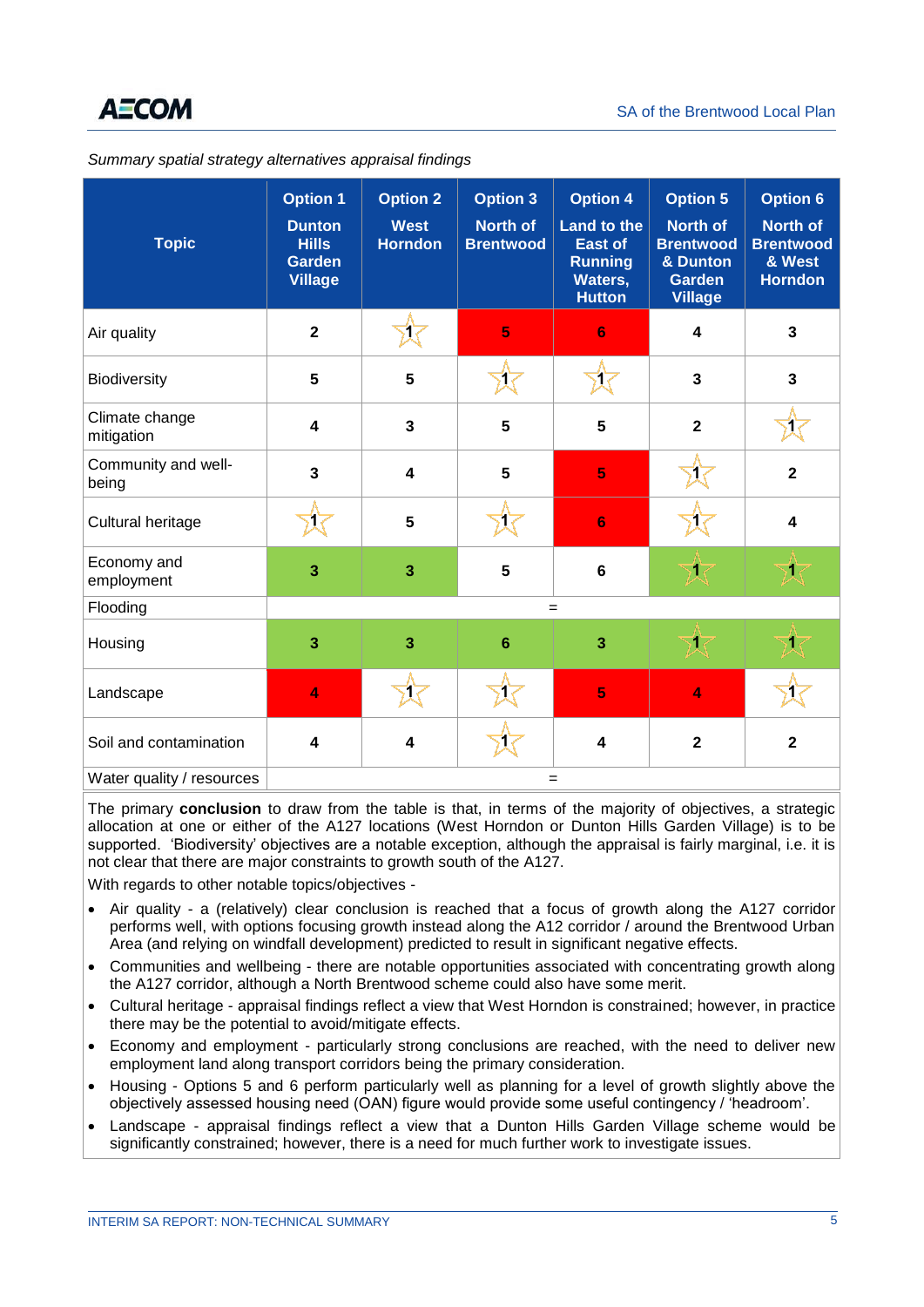

# The Council's response / justification for the preferred approach

Following consideration of representations made in response to the Strategic Growth Options consultation it was evident that splitting the Borough into three areas did not sufficiently consider rural areas in the south of the Borough. The North of the Borough as set out in the Growth Options document is made up of villages set amongst rural surroundings. In the same way, the south of the Borough contains villages surrounded by countryside.

For the purpose of the Draft Plan and Local Development Plan going forward the Borough will be split into four areas. This is consistent with the emerging spatial strategy regarding the Borough's character and clearly defines the two transport corridors as separate areas.

Ultimately the spatial strategy aims to achieve the right balance between the retention of local character and meeting development needs. The development of the sequential land use for the borough considers that Green Belt land can only be considered after all suitable and available brownfield locations are brought forward first. A sequential list of sites and land types has been proposed to meet development needs for new homes and jobs - see the flow **diagram** below (which is taken from the plan consultation document).

The preferred approach seeks to achieve balance between conserving the Borough's character and delivery of development which meets the needs of all those who live, work and visit. Key considerations are land availability, development needs, scale of growth proposed, the existing settlement pattern and hierarchy and capacity of places to accommodate growth in a sustainable manner. The Council has carefully considered evidence on all these matters from a variety of sources before reaching a view on the proposed spatial approach. Areas within the Borough's two key transport corridors create the focus for sustainable growth. This is achieved by considering suitable sites and land types sequentially.

Within the A12 Corridor, Brentwood and Shenfield are considered sustainable locations for growth, given excellent transport links, access to jobs and services and town centre facilities.

Developing in the wider Brentwood Urban Area supports redevelopment, underpinning the viability of the town centre, and provides opportunities for development where access to services and jobs is greatest. Ingatestone will help to support growth in sustainable locations although capacity constraints and land availability limit development potential. Mountnessing village will be retained as existing with recently permitted development nearby to the village making a significant contribution to the Borough's needs.

Within the A127 Corridor, a new strategic allocation at Dunton Hills Garden Village will provide a new mixed use self-sustaining community in the south-east of the Borough. A strategic allocation at M25 junction 29 (Brentwood Enterprise Park) will provide for the majority of new employment land needed, bringing forward a modern business park village in the south-west of the Borough with excellent access to the M25. This will also act as a focus for a M25/A127 employment cluster considering existing employment uses in the area.

Brownfield opportunities will be taken to effectively meet local needs, such as a residential-led mixed use redevelopment of existing industrial land in West Horndon. Growth in the Rural North and Rural South areas of the Borough will be limited to retain local character, although brownfield opportunities will be encouraged where appropriate schemes help meet local needs. Where appropriate this includes the redevelopment of previously developed sites in Green Belt and infill while improving links to nearby villages. A windfall allowance for small scale development is being considered further.

The process of the assessment of sites that are: suitable, available and deliverable for development within the Borough is on-going. The development of the Borough's preferred approach has been informed by the SA, and in particular the consideration of alternatives. This has raised a range of important issues that need to be considered when deciding on the best spatial strategy, and the balance between the two transport corridors in particular. The balance that has been struck by the Council is considered appropriate, recognising that the Council's priority is to deliver objectively assessed need whilst maintaining distinctive local character, but the Council remains open to considering matters further.

Brentwood Borough Council acknowledges the complexity and challenges raised by the Sustainability Appraisal, and anticipates further investigation of these matters including through the on-going commissioning and publication of evidence. The Draft Local Plan consultation will enable further comments on the development of the Plan and the identified sites, which will be used to inform the next iteration of the Plan.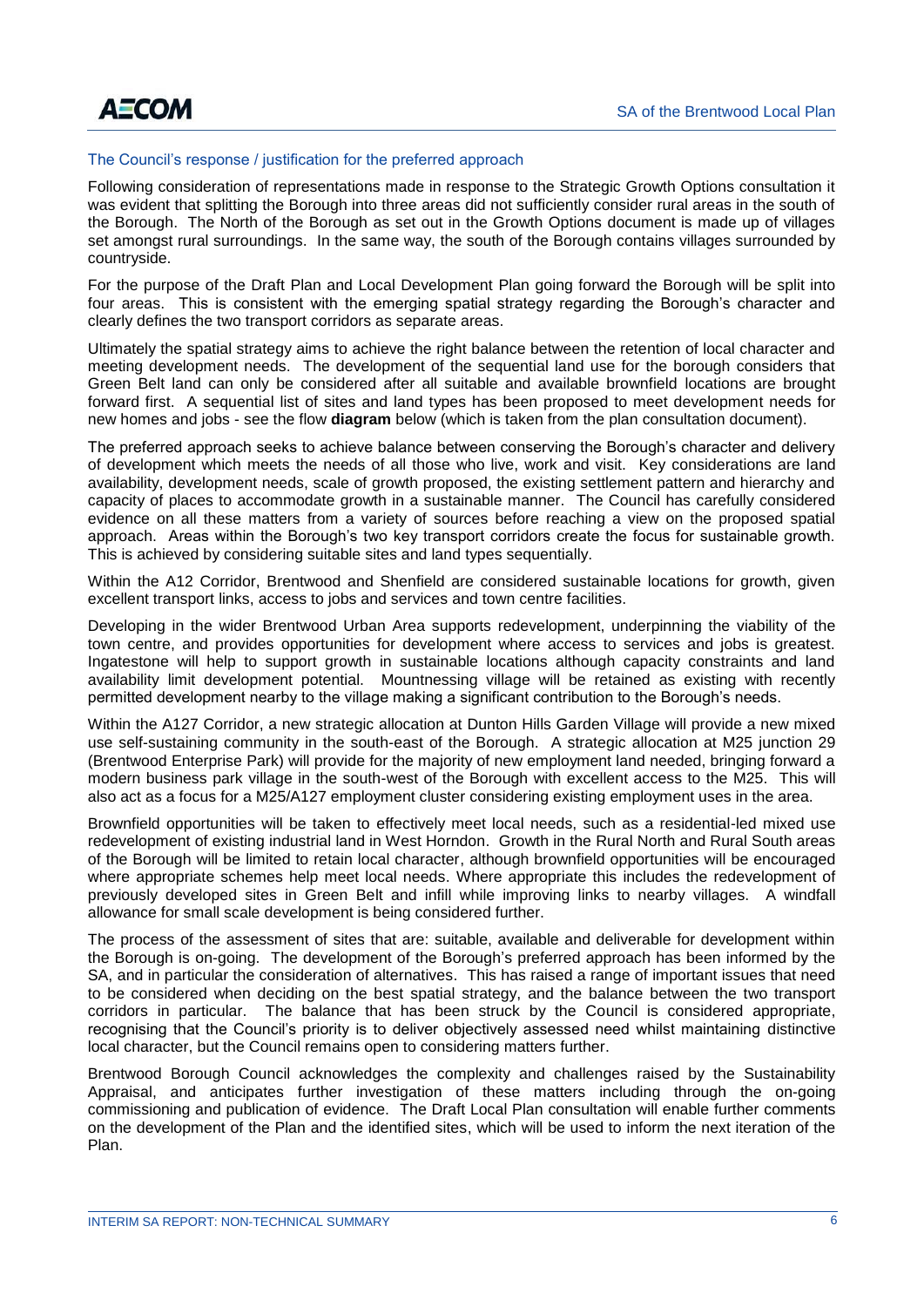

# *The sequential approach to site selection*

| <b>Complettion and Planning</b><br><b>Permissions</b>                                                                                                                                                                    | * Development completed for year 2013/2014 and 2014/2015<br>• Development permitted but not yet completed at April 2015<br>- Allowance for recently permitted development from April 2015<br>until now                                                                                     |  |  |
|--------------------------------------------------------------------------------------------------------------------------------------------------------------------------------------------------------------------------|--------------------------------------------------------------------------------------------------------------------------------------------------------------------------------------------------------------------------------------------------------------------------------------------|--|--|
|                                                                                                                                                                                                                          | Consider sites within context of the spatial strategy to<br>retain Borough character and focus most development in<br>sustainable transport corridors<br>$\overline{\phantom{a}}$<br>т                                                                                                     |  |  |
| <b>Urban Areas</b>                                                                                                                                                                                                       | • Prioritise brownfield sites within existing urban areas                                                                                                                                                                                                                                  |  |  |
| • Consider all appropriate land within existing urban areas<br>Development needs cannot be fully met by the above so<br>reluctantly the Council needs to consider appropriate<br>sustainable locations within Green Belt |                                                                                                                                                                                                                                                                                            |  |  |
| <b>Brownfield Sites in</b><br><b>Green Belt</b>                                                                                                                                                                          | • Previously developed sites adjoining existing urban areas<br>within reach of services and infrastructure                                                                                                                                                                                 |  |  |
| <b>Strategic Sites</b>                                                                                                                                                                                                   | Larger scale development to provide new self-sustaining<br>communities with new services, facilities and infrastructure                                                                                                                                                                    |  |  |
| <b>Greenfield Sites in</b><br><b>Green Belt</b>                                                                                                                                                                          | • Urban extensions within reach of services and infrastructure<br>and with defensible boundaries, such as roads or railway, to<br>prevent further sprawl and meet needs swiftly                                                                                                            |  |  |
| In addition to sites that can be identified, the Borough has<br>historically had high levels of windfall development and<br>can expect this to continue                                                                  |                                                                                                                                                                                                                                                                                            |  |  |
| Windfall                                                                                                                                                                                                                 | - Allowance for small-scale development naturally taking place<br>in urban areas<br>• Consideration of Local Plan policies to encourage<br>appropriate development in certain locations, such as higher<br>densities at key gateways and re-use of brownfield land in<br><b>Green Belt</b> |  |  |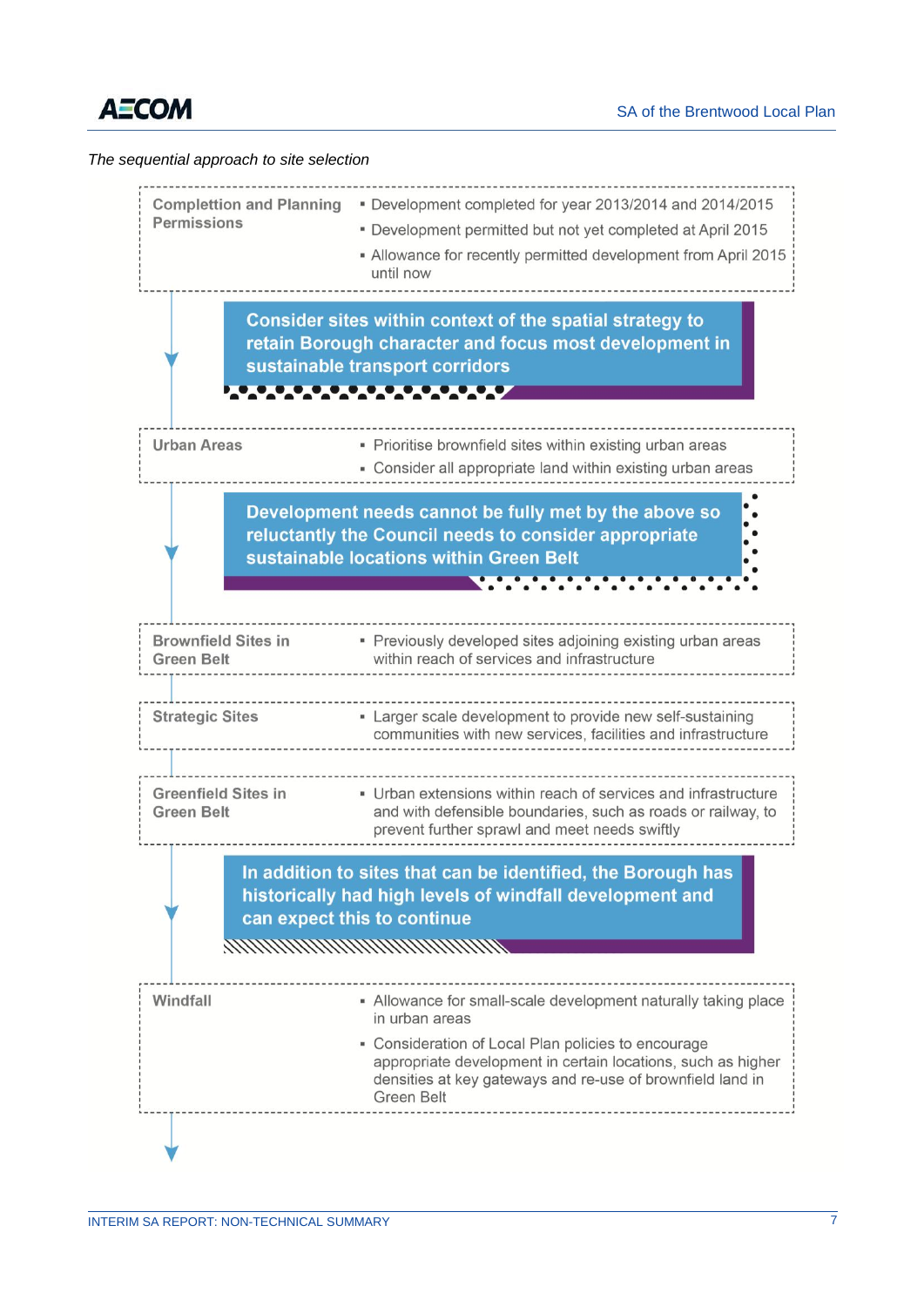

# **WHAT ARE THE APPRAISAL FINDINGS AT THIS CURRENT STAGE?**

Part 2 of the Interim SA Report answers the question – *What are appraisal findings at this stage?* – by presenting an appraisal of the Draft Plan.

Summary appraisal statements - under each of the SA framework topic headings - are presented below.

#### Air quality

The spatial strategy performs well, given a focus of housing and employment growth along the A127 corridor, i.e. away from the designated Air Quality Management Areas (AQMAs). A degree of growth directed towards the A12 / around the main urban area gives some cause for concern, although it is noted that the largest allocation (Officer's Meadow, Shenfield) is well located, i.e. should enable good potential for 'modal shift' away from the private car. Other policies also perform well, although there is the potential to establish more detailed policies to guide development schemes, with a view to ensuring that 'sustainable transport' opportunities are fully realised. Overall, **no significant effects** are predicted.

#### **Biodiversity**

The spatial strategy generally directs growth away from the most sensitive areas, including the extensive Thorndon Park 'Living Landscape' to the south of Brentwood. Growth to the south of the A127 is unlikely to impact directly on important habitat patches within this landscape, although recreational pressure is another consideration. A Dunton Hills Garden Village scheme will need to address some notable on-site constraints, and also ensure that Green Infrastructure opportunities are fully realised. Finally, it is noted that some question marks do remain regarding the impact of the A12 urban extension allocations on existing 'green wedges' that extend into the urban area. Proposed development management policy will help to ensure that negative effects are avoided/mitigated, and opportunities realised; however, there may be the potential to 'go further' (i.e. generate the evidence to inform detailed policy). Overall, **no significant effects** are predicted.

#### Climate change mitigation

The draft plan performs fairly well in terms of minimising per capita greenhouse gas emissions from both transport and the built environment. Importantly, the plan is to concentrate growth to a significant extent (i.e. support larger development schemes), which leads to certain opportunities in terms of minimising emissions from the build environment; and direct growth to locations where there are opportunities to support use of public transport and walking/cycling. Overall, **no significant effects** are predicted.

# Community and well-being

The spatial strategy performs well, although much work remains to be completed (working with partner organisations including Essex County Council, NHS England and Basildon and Brentwood Clinical Commissioning Group) to ensure adequate access to community infrastructure for new and existing residents. It is expected that further work will lead to the refinement of development management policy. **No significant effects** are predicted.

# Cultural heritage

The spatial strategy generally directs growth away from the most sensitive areas/assets, and where there is the potential for impacts to the setting of assets there will be good potential to avoid/mitigate impacts through careful siting, masterplanning and landscaping/design. **No significant effects** are predicted.

# Economy and employment

The spatial strategy includes a focus on maximising opportunities along the A127 corridor, which has the potential to become an employment cluster of regional significance, and on this basis **significant positive effects** are predicted. However, it is recognised that there is some uncertainty given the need for more work to consider transport capacity/impacts. With regards to the A12 corridor, the preferred strategy reflects a balance of evidence that points to road capacity constraints (at least in the short to medium term) and Crossrail related opportunities that, whilst significant, are not 'game changing'. It will be important to ensure that the Council continues to monitor Crossrail related interest from business.

N.B. Another consideration is that there could be additional issues (potentially both opportunities and constraints) for the A127 corridor should it transpire that Highways England favours the 'northern route' option for a road linking a new Lower Thames Crossing to the M25. However, at the current time this option is not preferred, and so this matter has not factored into the appraisal.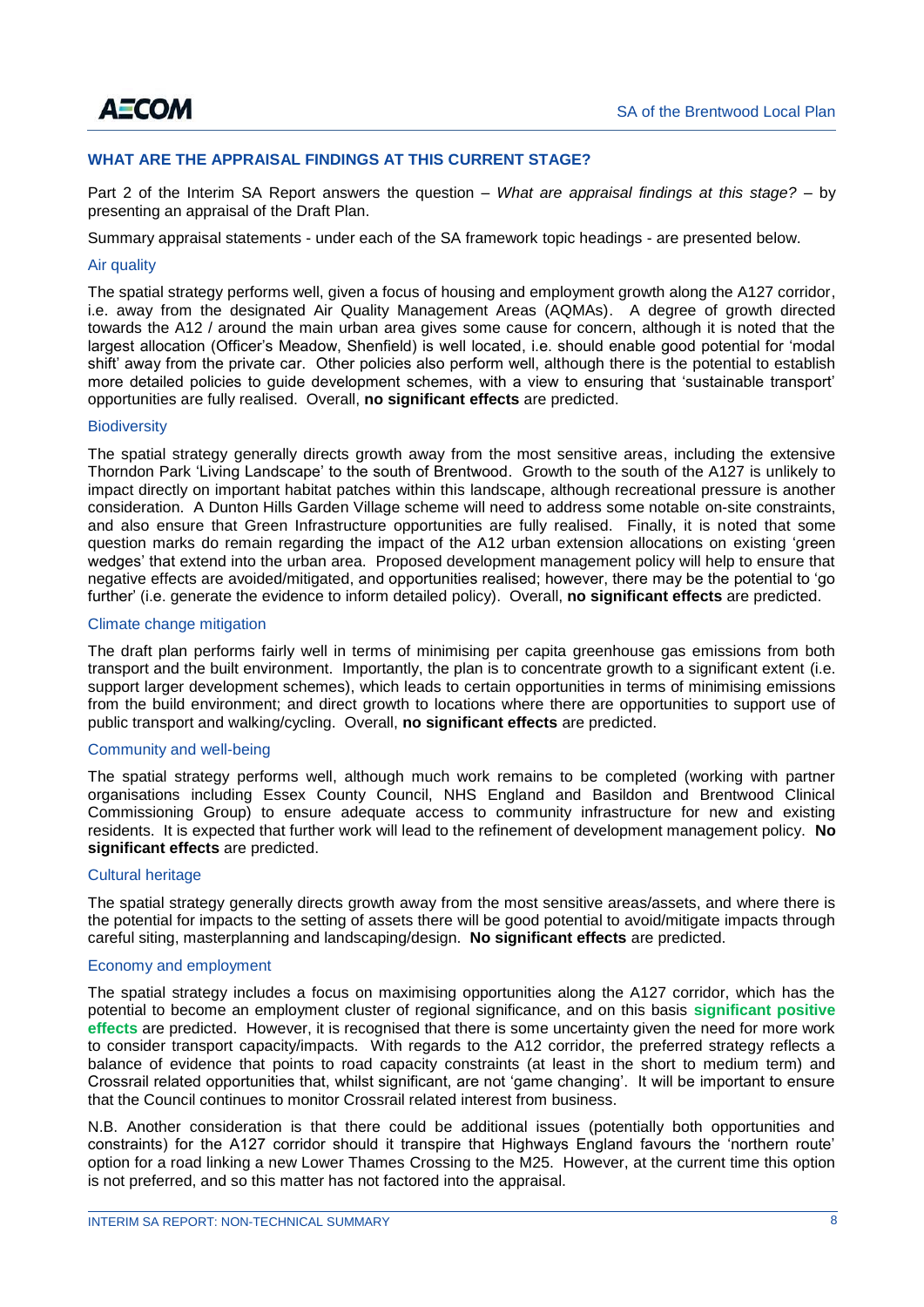

# **Flooding**

The spatial strategy generally avoids areas of flood risk, although flood risk is a constraint to growth at Dunton Hills Garden Village. **No significant effects** are predicted, given that there will be good potential to address flood risk through careful siting, masterplanning and (if necessary) design. This will include the adoption of Sustainable Drainage Systems (SuDS), although it is noted that the Dunton area is potentially not ideal for delivering effective SuDS.

# **Housing**

The plan performs well on the basis that objectively assessed housing needs are set to be met. There should be good potential to deliver a range of types and tenures of housing at larger sites, and it is also noted that a strategy is in place for meeting the needs of Gypsies and Travellers. **Significant positive effects** are predicted.

#### Landscape

Brentwood Borough is heavily constrained from a landscape perspective, and in this context it is likely that the preferred strategy goes as far as it can to minimise impacts. It is noted that the preferred strategy has evolved over time in response to concerns (in particular in relation to growth at West Horndon) and that detailed work has been completed to enable the identification of A12 urban extension sites that are best performing from a landscape / Green Belt perspective. However, at the current time it remains appropriate to 'flag' the potential for **significant negative effects** given the uncertainty that remains regarding Dunton Hills Garden Village.

# Soil and contamination

The plan seeks to make best use of brownfield sites, recognising that not all available brownfield sites are deliverable or suitable for allocation. The agricultural land set to be lost is Grade 3, i.e. of relatively low quality in the national context, and hence **no significant effects** are predicted.

#### **Waste**

Development management has some, albeit limited, potential to support good waste management practices. Recommendations are made for strengthening the policy approach. **No significant effects** are predicted.

#### Water quality and water resources

Few strategic issues/considerations emerge from a review of the available evidence-base, but the proposed spatial strategy performs well in terms of those that are known of (specifically the matter of restricted waste water capacity in the Rural North area). Development management policy should be put in place to ensure that water quality and water resource considerations are taken fully into account at the planning application stage, recognising that the East of England is a water stressed region and that good development viability in Brentwood should mean that it is sometimes possible to achieve standards over and above national requirements. **No significant effects** are predicted.

#### Conclusions at this current stage

The appraisal finds that the draft plan is set to result in significant positive effects in terms of 'housing' and 'economy/employment' objectives, but significant negative effects in terms of 'landscape' objectives. This trade-off between socio-economic and environmental objectives may be to some extent inevitable (given that national policy dictates that local authorities meet objectively assessed needs); however, there is good potential to add further policy in order to reduce tensions. Plan-making work to date has already managed to address a number of tensions (including in respect of landscape, to some extent).

Also, there may be potential to 'go further' through policy in order to enhance the predicted positive effects of the plan - e.g. through ensuring that policy is in place to maximise opportunities ('economy', 'communities', 'green infrastructure' etc) along the A127 corridor. Similarly, the policy approach to growth along the A12 corridor will require further careful consideration, in order to ensure that the best balance is struck between planning in line with known constraints and known opportunities.

A number of policy specific recommendations are made; however, these are not repeated here (within the Non-technical Summary) for brevity. Recommendations will be taken into account by the Council when finalising the proposed submission plan for publication.